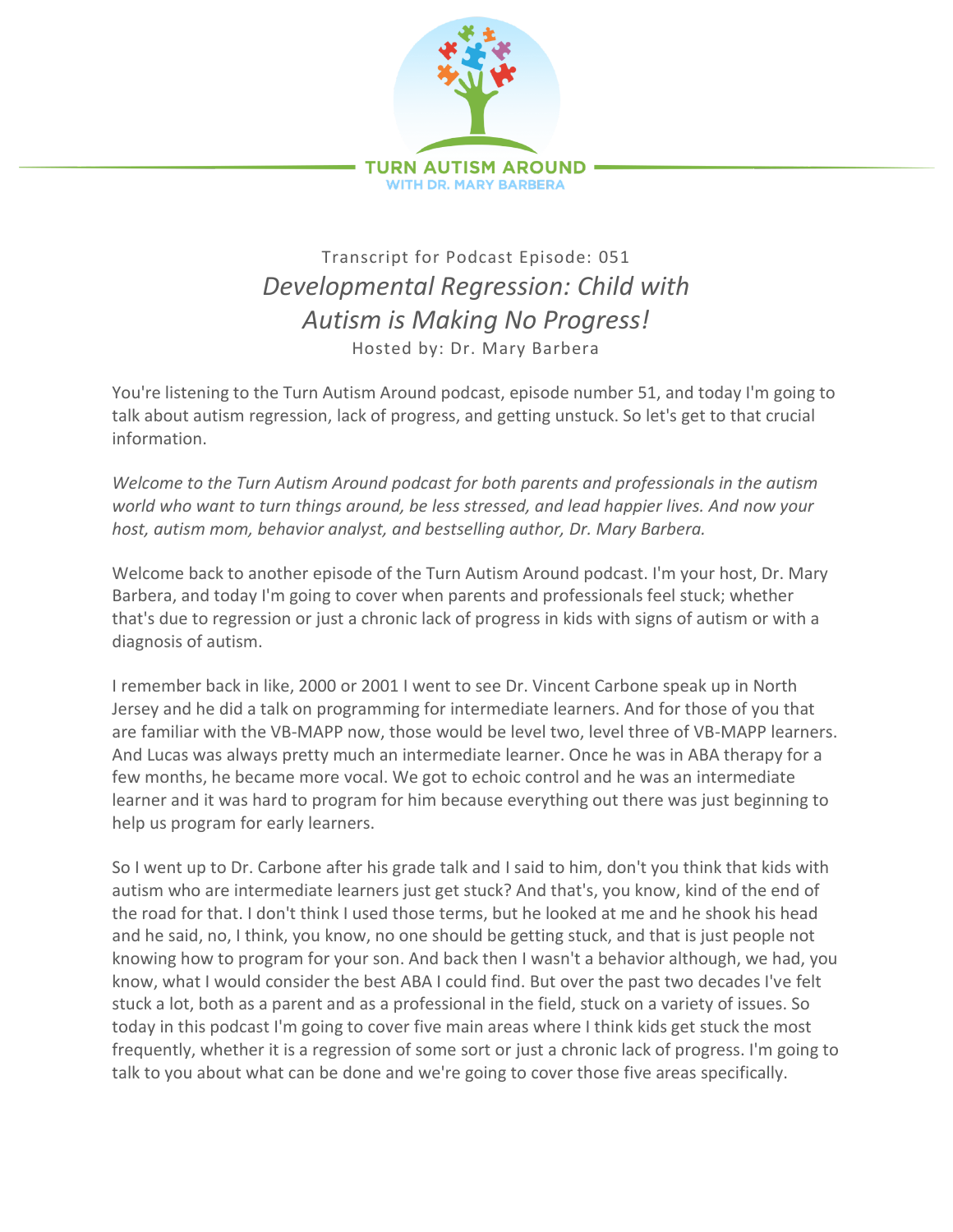But first of all, I want to say that autism regressing of any skills when you are young or older is heartbreaking. A lot of times it could be a medical issue that's causing the regression; t could be an abrupt regression. Like overnight... Your child starts seizing or overnight he starts not talking and the later it is, you know, the more vocal-like I've heard stories... apparently according to the research, 20 to 30% of parents report that their child did regress into autism, that they were developing on track or mostly on track. And then either had a sudden or slow regression. And I noticed a regression mostly in hindsight with Lucas shortly after his first birthday and I was pregnant with Spencer. So I wasn't really noticing, but you know, he regressed, he stopped saying hi; he stopped weaving. He used to really have a nice wave and you, you think like, oh, he's just becoming a picky eater or he has a cold or he has an ear infection and he's just a little off and it was spiraling. And he was actually regressing and the little cute baby songs and fill-ins that he used to do were gone.

But I was pregnant then I had the baby, then it was wintertime. So it is, it's heartbreaking. It's confusing. And we're going to talk about that a little bit with getting you on stuck. So if your child has a regression or just lack of progress, older kids can regress, too. But you know, that situation is very alarming when suddenly a 10-year old regresses; even a 10 year old with severe autism, if they suddenly lose skills that they once had, or again, more slowly, how do you turn things around? How do you help the child get on unstuck?

The step number one for any of these areas, and I'm going to go over the five areas in a little bit, but step number one for any kind of autism regression or lack of progress is an assessment. And that doesn't have to be, you know, waiting in line for a doctor to assess or having a behavior analyst assess. It can be a one page assessment like I created that you can get at no cost at marybarbera.com/join. You can get a guide with that one page assessment and you can get started. So my thought is you really need to step back and look at the whole picture. So when you assess we need to know, you know, the age of the child and what their medical status is. Do they have a diagnosis, do they have other medical complications? And that sort of thing.

And speaking of regression, it's really, really important that especially if it's a sudden or even a slow regression, that you rule out medical problems, high lead levels, you know, brain tumors, any kind of metabolic issues, hearing loss; that can all mimic signs of autism. There are autoimmune problems, there are bacterial infections like pans or pandas, which I've done video blogs about, that can all cause a regression or cause things, symptoms of autism. So you do want to go to a pediatrician or a family doctor. You might even need to go to a specialist who specializes in autism treatment and really look closely to see what's going on.

So whether it's a regression or just a lack of progress in the areas of anything, whether we're talking about a child who is not talking and you don't know how to get them talking. If they are 10 years old and not taking a shower themselves, or if they are having reading problems, or if they are having sudden or chronic problem behaviors that you can't control, you need to assess where they're at and where they should be at.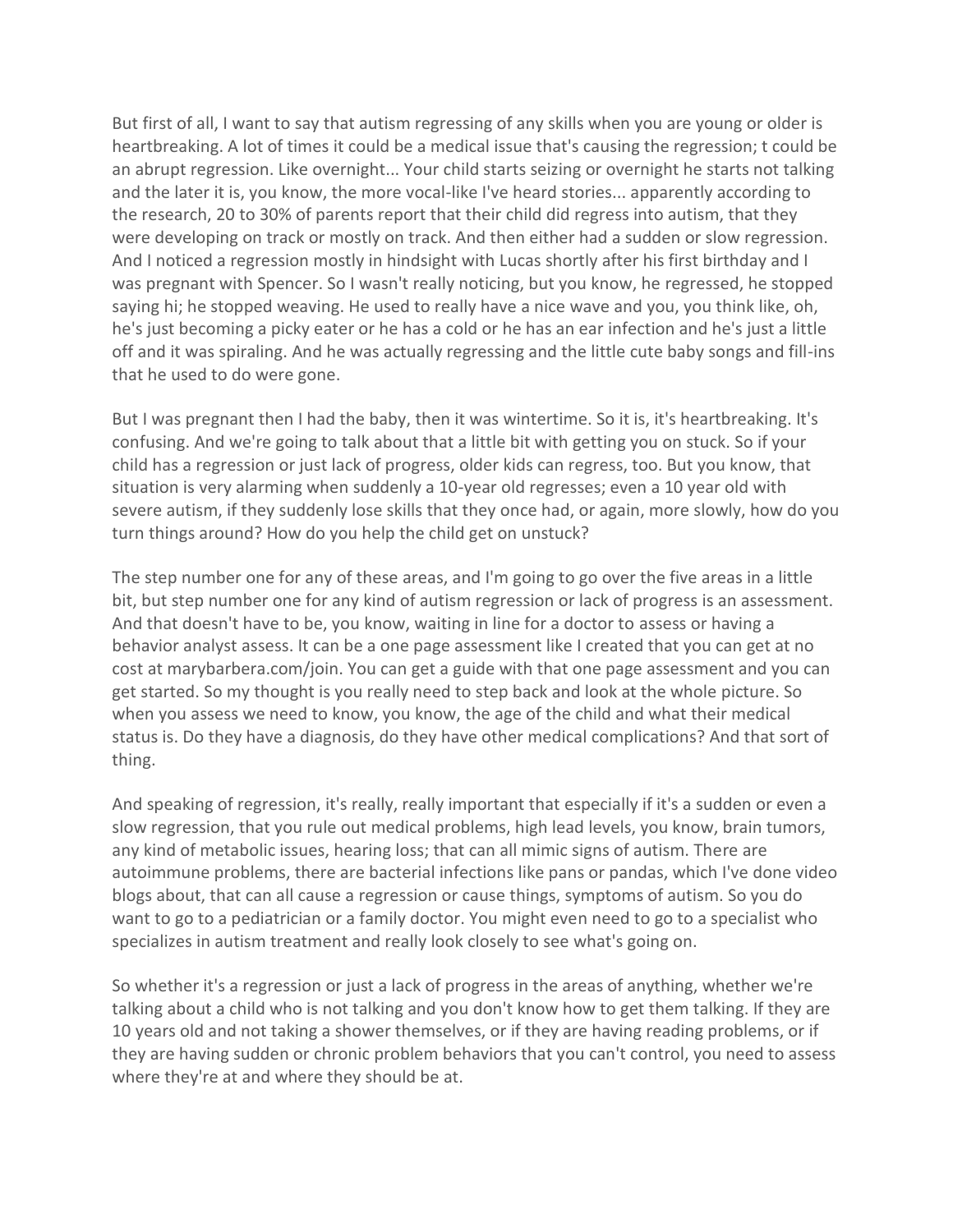So if it's a young child, I did a video blog on the M-CHAT. These are tools you can check yourself to see 'is my child falling really far behind'? I did a toddler guide, Is It Autism, ADHD or Typical Toddler Tantrums. You can get that at marybarbera.com/toddler. So just assess and when you assess don't count language and skill the child had more than a month ago. Especially if you're seeing a regression because it's not really helping the situation if you say, you know, yeah, my child touches body parts, but he can only touch his body parts if you sing a song. Or you haven't heard the word ball for three months, but you're still counting that as a word and I get it. I totally did that. I totally counted all kinds of utterances that I heard from Lucas before he regressed. But, so step number one is an assessment. Medical assessment, language assessment, self-care assessment, problem, behavior assessment. You want to know where your child or client is at and where they should be at.

I use the VB-MAPP as a base. I also use the self-care checklist, which I find really helpful by Dr. Mark Sundberg. And I also really, whether you have a young child or an old child who's stuck, we also need to look back and look at safety, look at independence and self-care and look at happiness, too. I think the field of ABA gets really caught up in diving in and trying to teach kids, but we really need to step back and make sure they're safe and make sure they're happy, make sure they're comfortable and stop really keep pushing if there's a problem and if they're stuck then just keep pushing with the same programs, the same targets, the same procedures is not going to get them unstuck. And this is why I'm really excited that you're listening to this podcast and open to a new approach. And I have a new approach that is getting kids on stock every day, which I am credibly excited about.

So for Lucas, my son, who's 23 years old now, despite two decades of the best ABA therapy I could find, he remains non-conversational. And you know, that doesn't mean I don't continue to teach him language. We teach him new language for new job title, like job work. When he goes to work, he has different jobs. So we teach them the names of the jobs and the materials that are part of the jobs because he needs to be able to request the parts of the jobs. I'm also teaching him names of new people that are in his environment, people at work mostly. And then teaching him, I'm just started to teach him to answer why questions like, why is the pool closed? Or why is so-and-so not here today? Or why didn't you go to church with daddy? And just trying to teach him because, and the answer, and it's working. We're, we're having some success.

But just to remind you that, you know, not all kids are going to be conversational. And it's not because of lack of trying. And you know, I'm not here to tell you that there's no chance. There's always hope. There's always a chance. And working on conversational skills with Lucas, answering why questions, he can answer a variety of questions but answering why questions teaching him yes and no responses that are reliable, those kinds of things will really improve his quality of life. So for Lucas, I believe he has reached his full potential, but like that's not a once and done thing that's continuing to have him reach his fullest potential, be as happy, be safe, be as independent as possible.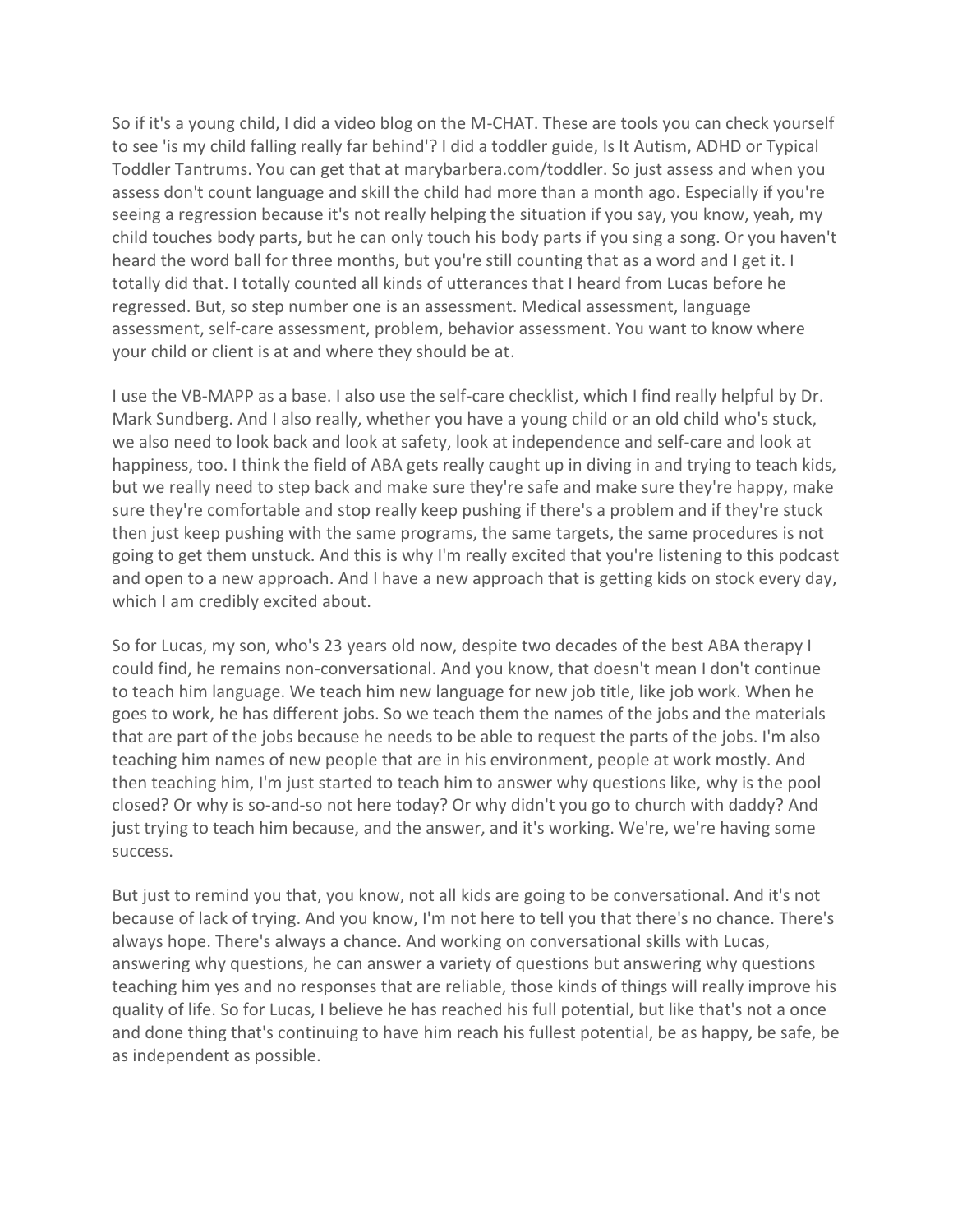He has major problem behaviors at a near zero and a lot of that actually was due to medical intervention. I did a podcast with Dr. Murray, Lucas's psychiatrist. That's episode number 28, so you can find that at marybarbera.com/28. Anything I'm giving out in terms of links you can find at the podcast show notes. So if I know I'm giving out a ton of links, they will be listed in the show notes at marybarbera.com/51, which this is episode 51 so we're almost at the end of the year. I'm very proud that we've managed to put together this podcast and we've come out every Tuesday since then. So it's super exciting.

Okay, so after you do an assessment, then step number two, whether it, no matter where you're stuck, what area, and I'm going to go through the five areas briefly in a second, but step two after assessment is you want to make sure that if you're stuck, your plan, your goals, your targets, your programs are not correct. It's never the child's fault, it's always the people who are very, very much trying your best, trying to help the child. You need to... I use the analogy like peel the onion back. You need to find the layer where your child is going to be successful.

So step number two after assessment is to revise the plan, the goals, the targets, the programs. If there's no progress in a program for weeks or months or years, you've got the wrong programs, goals and targets. The child is missing prerequisite skills. I remember my first consultant who came in, she, you know we had a Lovaas style ABA program in the beginning and I talk about that in episode number one, how we switched over to a verbal behavior approach. It's all throughout my podcast, but I remember her saying, you want to get into a program and get out of a program. If you get stuck for weeks or months or years with no progress or limited progress, it's not the right program and you might have to put the program on hold and go and fine tune what the prerequisites are that are missing.

Okay, so let's talk about the five areas where I see people, parents, and professionals getting stuck. And I know for me I've gotten stuck with all of these areas and I'm going to tell you where they get stuck and where you might be getting stuck and how to get unstuck. Obviously this is a short podcast. I'm not going to be able to cover everything intensively here. I'm just giving you some ideas. Okay. So the first place where people get stuck is going from not talking, non-vocal, nonverbal, whatever you want to call it, not talking to talking.

I've seen kids that are, you know, obviously one and two years of age who are not talking three and four. But I've also seen, you know, 16-year-olds who are not talking. So talking and communication are two different things, but we're not going to talk about communication and augmentative communication devices or sign language or anything like that, which obviously, you know, we want our child to be able to communicate. But let's just talk about getting a child vocal. And going from non-vocal to vocal is a big area where people get stuck. So there is a ton of information about how the procedures I use to get kids talking in my, in my free online workshops, in my paid online courses, you can go and see the free workshop which tells you about some of the mistakes people are making and also gives you some idea about whether the online courses that I offer are a good fit for you. So you can find out that marybarbera.com/workshop I cover how to get kids talking both in my toddler course for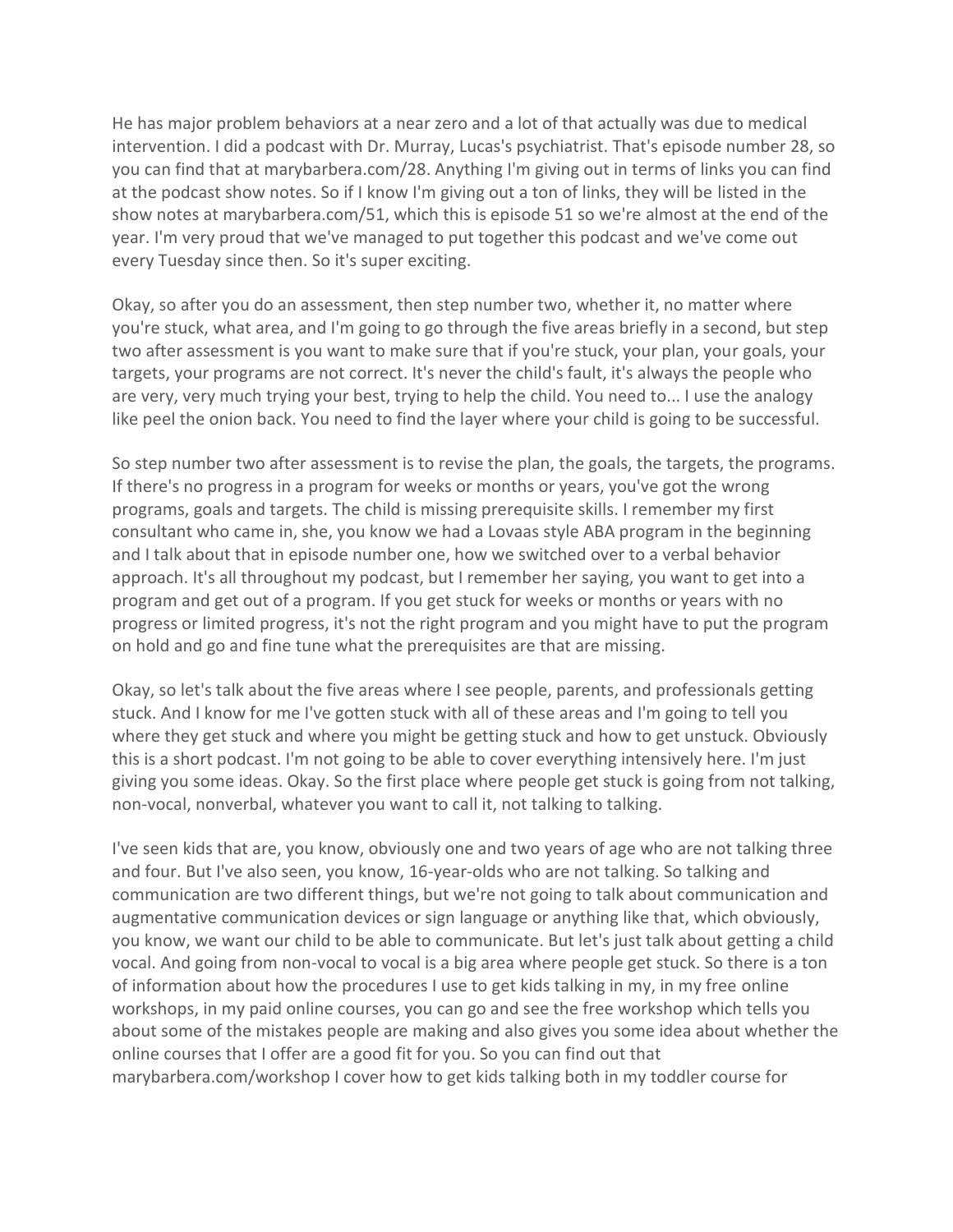parents and early intervention professionals of young children, as well as within my early learner course, which is for professionals and parents of kids over five.

So one of the things you want to do if you have a child that's nonverbal, not vocal, not talking, is really assess whether that is indeed true. Most of the time when I go into independent evaluations, which I don't do anymore, but when I used to do first time assessments on kids, a lot of times kids were labeled nonverbal when actually they were saying some things; they were saying some sounds, they were saying some word approximations and they had pop out words, which are just words that they say here and there.

One of the really biggest things that I've done in my courses and my work over the past decade since I published my book is I really have focused on multiple control activities. So my shoe box program for instance has multiple control. So it is part manned or requests because I'm holding up a picture of something that's preferred and we have established putting things in a shoe box as a reinforcer. So I might be saying Apple, Apple, and say the child does say Apple or some approximation for Apple. They are getting the picture to put in the box. And that response of them saying Apple or close to it is part mand because they want the picture to put in the box. It's part tact because they can see the picture. It's part echo because I'm saying it first; and it's part a receptive listener responding where they're putting the the picture in the box if they don't do that on their own. So we establish lots of manned, tact, echo combinations very quickly with the shoe box program, with potato head, with puzzles, with lots of activities. And that has really made the difference. And one of our course participants in the toddler course, just last week posted a video of her grandson saying Apple. And she literally wrote two weeks prior when she purchased the toddler course, her grandson was completely nonverbal and now he has words.

So it's exciting when I see something like that and when I see and hear about kids getting vocal or a lot more vocal with these procedures and I know it's possible. And it's possible even if you have an older child, we have a participant named Anna who joined my online course when her son was eight years old and he was labeled nonverbal using a communication device and she got him vocal; hundreds of words now over the past few years. And so it's always possible and especially it's possible if your child has any sounds, pop out words, or word approximations.

Okay. So the number two area where people get stuck is receptive ID or receptive commands that is following directions, like touch your head or come here or touch the banana as you have pictures down on the table. That is all receptive without a visual prompt.

So if I say touch your head and I give a prompt that is actually part imitation and part receptive. And that's actually a good way to teach it. But if you don't feed your prompts systematically you will get a child who does not understand language. And I have seen young kids and older kids with little to no receptive language. And this is a big problem for cognitive awareness, for everything. I mean if you don't understand the language that people are using, it can lead to a lot of issues. And people say, well, you know, he's not making progress and, you know, what should I do? But the biggest things I teach is for receptive body parts for instance is you want to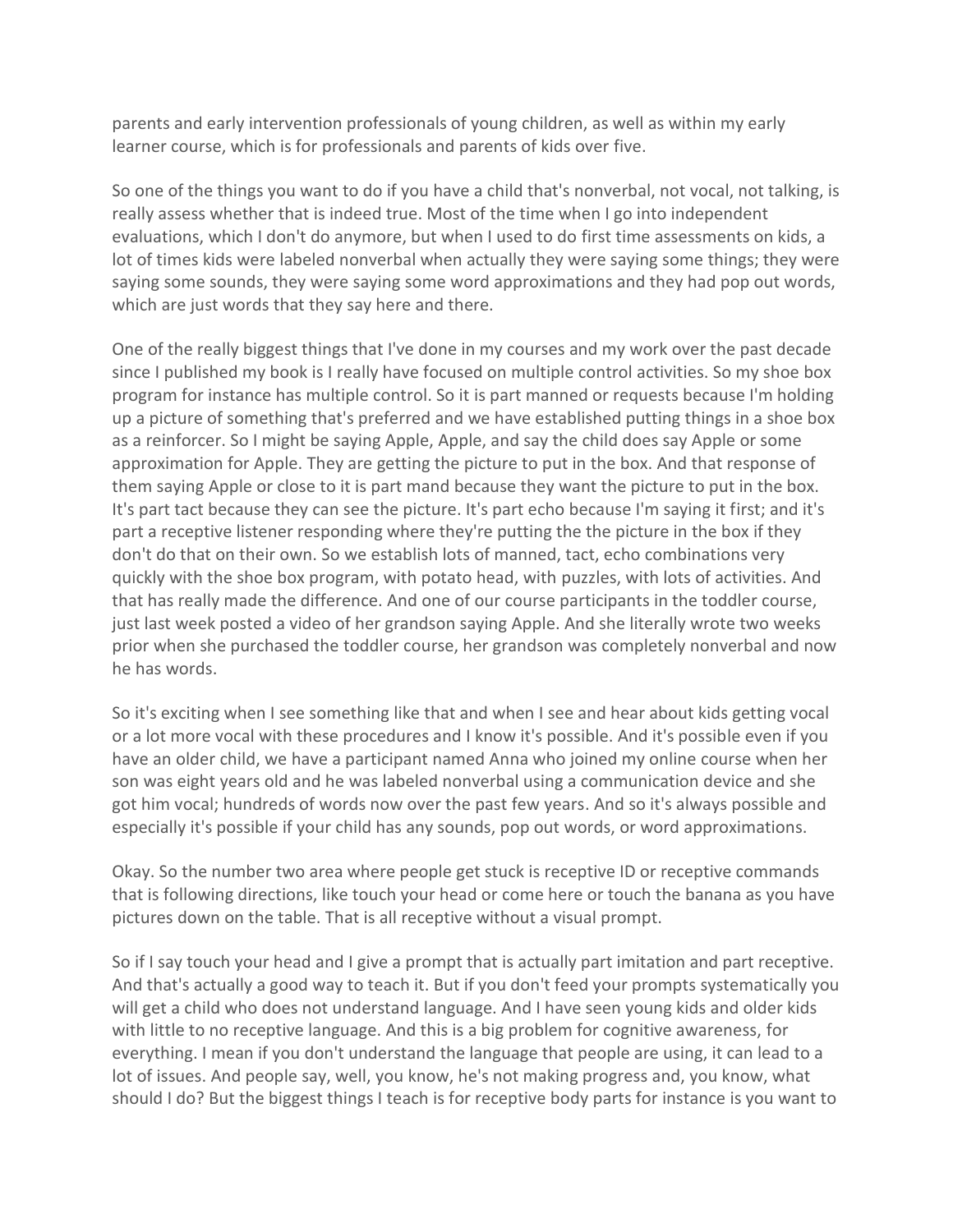make sure you have the imitation really strong. So we would start with imitation with objects and then we would go to imitation with body parts. And then we combine that with touch your head and the child touches head. And then we would use transfer procedures to say, touch your head without a prompt.

But obviously this is very complicated and it doesn't always go that easily. But I do think in addition to boosting up your imitation skills to get those receptive body parts and receptive commands going, we also have to increase the matching and the scanning before we really go to receptive ID or receptive identification, touch the banana for instance. We want to get that as a match. So giving them a picture of a banana, and instead of saying match, I actually usually say banana, because I want everything to be as multiplied controlled as possible to get as much as I can for free.

So number one area that people get stuck is non-vocal to vocal. Number two area is receptive identification and commands. The number three area where I see parents and professionals getting stuck is with getting kids who are talking to be conversational. And that is a big jump. And Lucas is still not conversational, and I don't see him being fully conversational unless some miracle happens. You know, which there could be a medication or there could be something that happens that makes him fully conversational, but he can communicate his wants and needs. His major problem behaviors are at or near zero, and he is pretty independent with his self-care and those sorts of things. So getting kids talking who are already talking to be more conversational is an area where people get stuck a lot. Kids that are talking but not conversational, that have autism, usually moderate to severe autism, they have weird language. They are scripting and stimming and a lot of people just like, oh, fingers crossed he'll be conversational.

But it involves a lot of systematic teaching of language, and the quicker you can get on that, the better the odds are that your child or client can be conversational. And just because Lucas isn't conversational doesn't mean he's not making progress with language. There are the really abstract language concepts that are so important. Like yes, no, answering yes, no within a manned, within a tact. So do you want ketchup on your hot dog, or within a tact is this a cup or is this blue or is this green? And then answering questions with yes, no. Did you go to the store today? Did you was a coworker there? Yes, no, is huge. I've done a video blog on that as well. Yes, no. Intro-verbal categories, intraverbal webbing, teaching colors, teaching, reading, math, writing, it's all complicated. And these kids that are talking but not conversational are almost always those intermediate learners who script and stim and have problem behaviors.

And you know, a lot of people don't realize, but stemming and scripting, especially if it's very excessive, can be a major problem behavior for inclusion, for working in the future. So all these things to think about. So getting kids more vocal is one, getting kids to receptively understand language is two, and the third area is the kids who are talking, getting them more and more conversational. And really the best way I know how to do that is by considering joining my intermediate learner course, which is part of the verbal behavior bundle. Of course you can go to the workshop, the free workshop, which we'll link again in the show notes to help you learn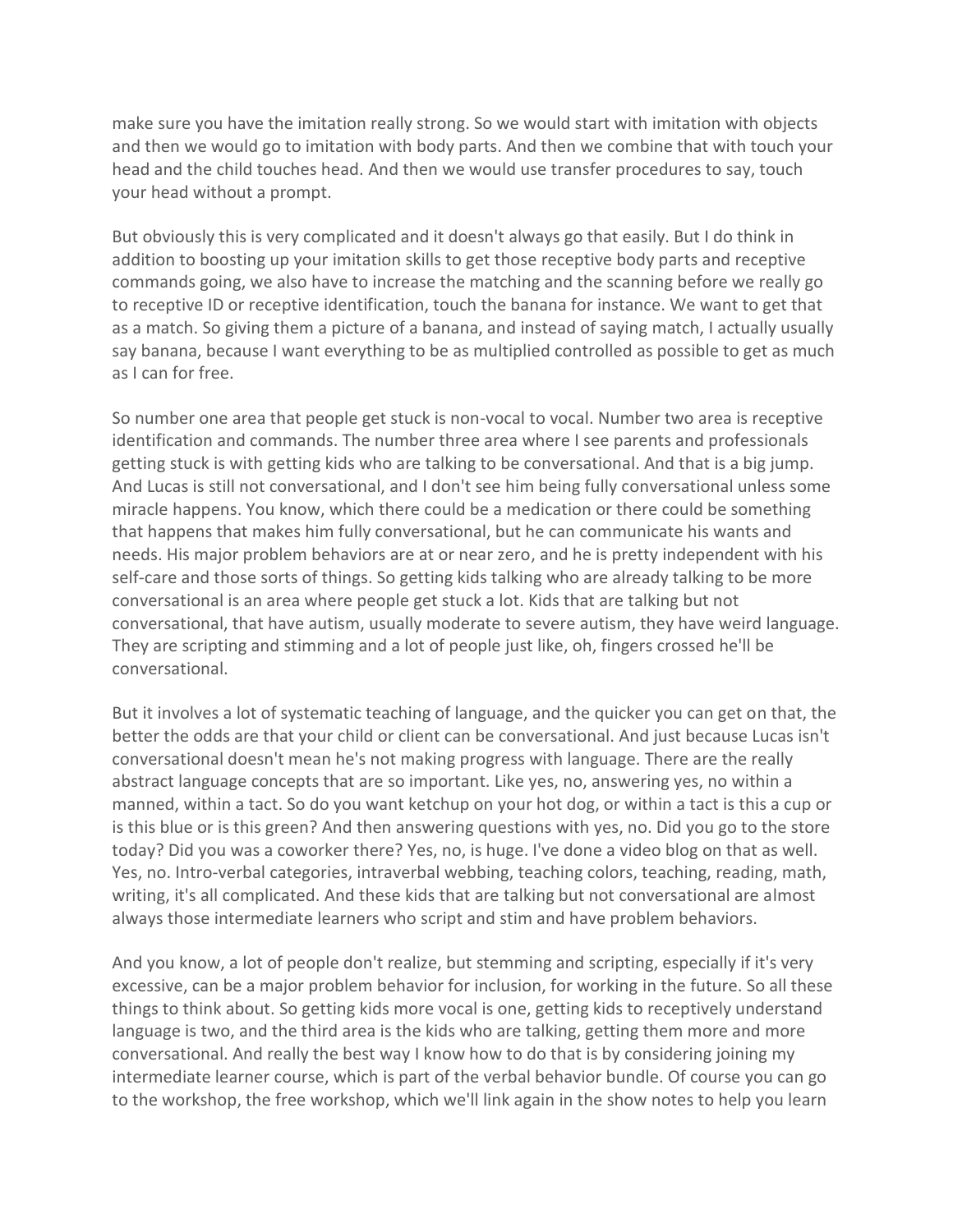more. But I wouldn't accept a kid who's 10, you know, just accept the fact that he can't be conversational because if you put these building blocks in place and really teach language systematically, no matter what the age, there's always hope.

The fourth area is where people get stuck is self-care. I remember when Lucas was young, he was diagnosed with moderate severe autism. I also brought him to a psychologist at children's hospital around the same time. And that psychologist diagnosed him back to back with the, with the developmental pediatrician, the psychologist diagnosed Lucas with PDDNOS, which is not even a thing anymore, but I was like, how could you know, a month apart she be doing? And she was doing more testing, IQ testing, which Lucas has always been below 70. So, you know, we've done a subsequent IQ tests and they've always been below 70, which means that he has a diagnosis of intellectual disability, too. And I remember back when he was three and four and worried about his IQ and, and worried about his programming at the table and those sorts of things.

And I remember the psychologist really giving me good advice. She said, you know, don't just focus on table time activities because a lot of his ability in life and a lot of his IQ scores in an assessment on mostly self-care and, or a lot of self-care. And it basically gives you an IQ score. So the higher your self-care is if you are four and potty trained for instance, or you're five and not potty trained, that will have a significant effect on your IQ. It will also have a significant effect on your placement, and on your ability to be included. So not focusing on self-care is another area where people get stuck.

And this again needs systematic instruction, which I provide in my online course. I actually show videos of kids teaching them to dress. I have a very, you know, a discrete video of my son with within his showering routine within my paid online course. So I understand. I'm a registered nurse and a behavior analyst and a mom and I understand how to teach these self-care activities which are just so, so important no matter what the age of your child is.

And the final area where people get stuck, parents and professionals is they get stuck with not knowing how to reduce problem behaviors; whether that's major or minor problem behaviors. They just feel stuck with months or years of the same issues. And if it's aggression, self-injurious behavior, property destruction, it can obviously lead to very limited choice in terms of who is going to care for the child, who's going to provide respite, where the child can be in school. It's just so, so hard.

So obviously it's a complex, tight topic of how to reduce problem behavior. I'm not even going to really get into it. I've had tons of podcasts and video blogs, if you just Google 'Mary Barbera problem behavior', you'll find an assortment. Again, this is a big focus of my online courses, is not just to improve good behaviors we want like language and learning and self-care and getting more conversational, but also at the same time reducing those problem behaviors. And it is two sides of the same coin. We need to constantly be increasing good behaviors and decreasing problem behaviors.